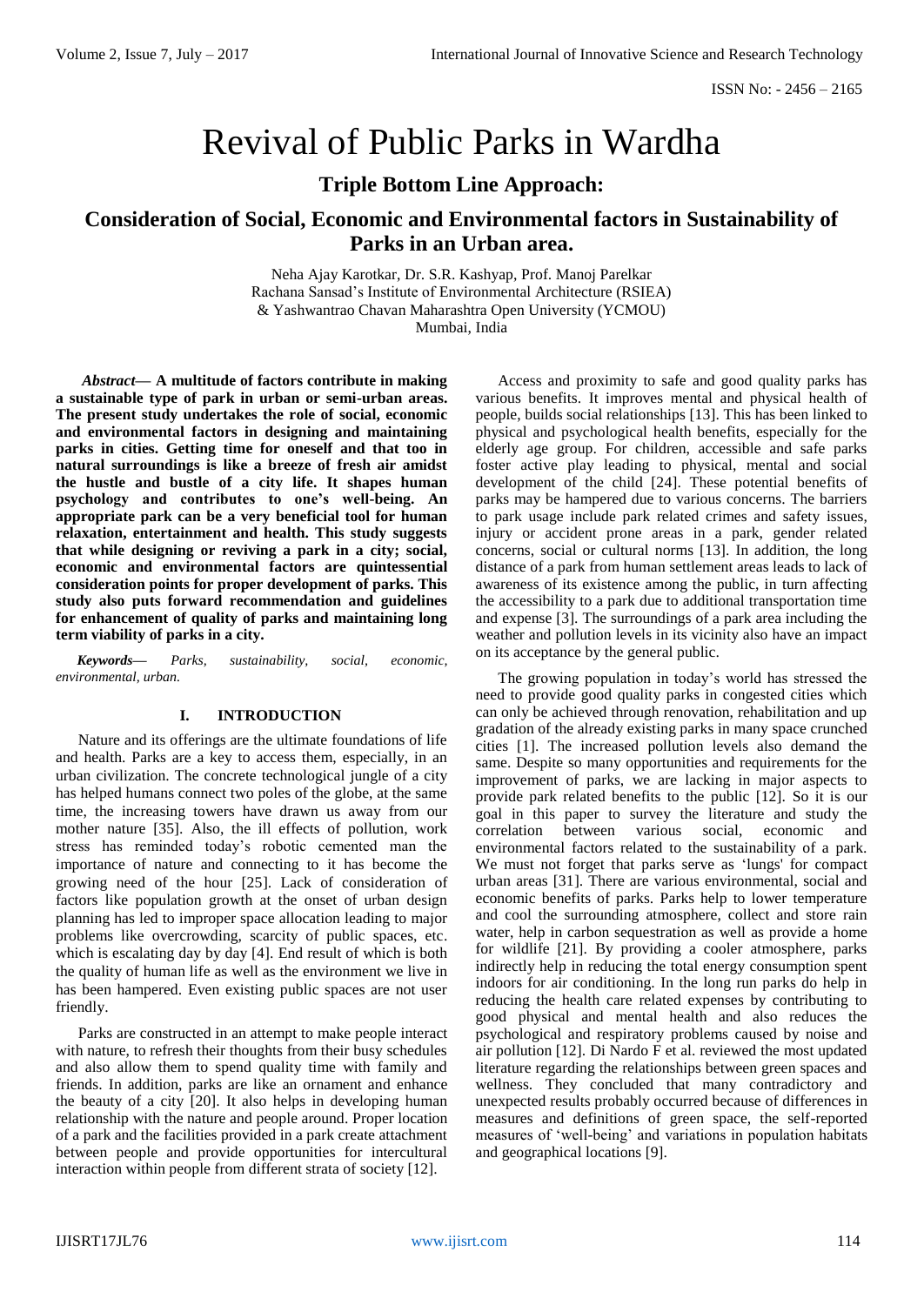# ISSN No: - 2456 – 2165

**II. DEFINITIONS**

# *A. Urban Park*

It is also known as a municipal park or a public park, it is a park in cities and other incorporated places to offer recreation and green space [28].

#### *B. Social*

A party of people assembled to promote sociability and communal activity [6].

# *C. Economical*

Using the minimum time or resources necessary for effectiveness or relating to an economy, the system of production and management of economic growth [6].

#### *D. Environmental*

Concerned with the ecological effects of altering the environmental pollution or relating to the external conditions or surroundings, environmental factors [6].

# *E. Environmental factors*

Environmental factors include everything that changes the local environment. This includes natural forces like weather and human effects like non-biodegradable litter [6].

#### *F. Health*

"A state of complete physical, mental and social wellbeing and not merely the absence of disease or infirmity" [22].

## *G. Wellbeing*

A valid population outcome measure beyond morbidity, mortality, and economic status that tells us how people perceive their life is going from their own perspective [13].

# *H. Parks*

Use the term parks for recreation and cultural activity. This may also include trail, landscaping and local or neighborhood open space. It ranges from small local urban parks to community gardens [31].

'High quality' parks are accessible, comfortable and safe. These spaces are well maintained and provide adequate facilities, including lighting, relaxation amenities, tracks for walking, jogging and cycling paths, shelter and seating facilities. High quality parks offer the opportunity for interaction with nature and also encourage a variety of other activities like exercise, play and social interaction [31]. It is important in establishing and maintaining the quality of life of a community, ensuring the health of families and youth, and contributing to the economic and environmental wellbeing of a community and a region [7].

# **III. SOCIAL FACTORS**

Parks are a very important part of any city and contribute to the upbringing of its community. Parks provide a space for outdoor activities like public gatherings, recreational and beneficial to its user's health [13]. Parks create opportunities for contact with nature, help in creativity expression and building of fresh new thoughts [8]. People hang out in parks and thus they help in making a positive contribution to human society by building human relationships [24]. People find solace in parks by being close to nature and get piece of mind, thus temporarily freeing them from their stressful work, related problems which in turn helps them in their vocation [30]. Physical activities like jogging, running, exercising, yoga training at parks makes people physically fit and thus in a way contributes in reducing the health sector expenses [15]. Parks help in connecting people from different walks of life thereby helping exchange of ideas among varied minds. This in turns helps the society to build new relationships based on factors of mutual trust among different people [10]. It temporarily shifts people from their routine chaos and helps in relieving stress from their responsibilities in their day to day life [23].

social events. Parks improve the quality of life and are

Parks have a significant impact on the development of children and the prevalence of happiness in the neighborhood [19]. During the designing process of a park, planner should flexibly adjust the park design based on the actual need of the local community instead of going through a standard checklist. At some places, parks may be perfect as picnic spots, at some they may act as markets for farmers, based on the community needs. Increasing the number of parks also helps in reducing crime rates, especially among youth by diverting their thoughts and indulging them in constructive activities [35]. By giving the youths a safe place to interact with one another, parks keep them out of the streets and its associated troubles and in turn create a safe environment for the society [2]. Crime and safety fears often extend beyond parks to surrounding neighborhoods or streets, reducing the accessibility of these areas. All these act as barriers for park usage in terms of perceptions of crime and neighborhood safety [36]. Many American communities, a midnight basketball program is organized, keeping the play court open late till night helping to reduce youth crime rates [11]. It seems that when people make interactions among themselves in a peaceful atmosphere like parks, they tend to make new friends and participate in recreational activities [5]. A positive effect takes place immediately on their mental health thereby reducing stress levels and increasing the quotient of individual and group happiness. There are many documents, reports and articles published in the literature related to frameworks for understanding connections between human health and nature. According to the World Health Organization, quality of the air we breathe, the water we drink, the food we eat and many other features of the natural environment play a significant role in human health outcomes [2]. Approximately one-quarter of the global disease burden and over 80 per cent of the diseases and injuries they monitor are affected by modifiable environmental factors. Such factors relate primarily to environmental degradation. A number of health related problems like obesity, diabetes, hypertension, heart diseases and depression have been linked to reduced physical activity [16]. Parks serve as grounds for physical training especially for people from low income families who cannot afford a gym membership. Parks equipped with proper amenities for physical training can help people remain physically active. Many studies have shown connections between physical health of human beings and the surrounding [25]. These studies have revealed many advantages such as increased immune system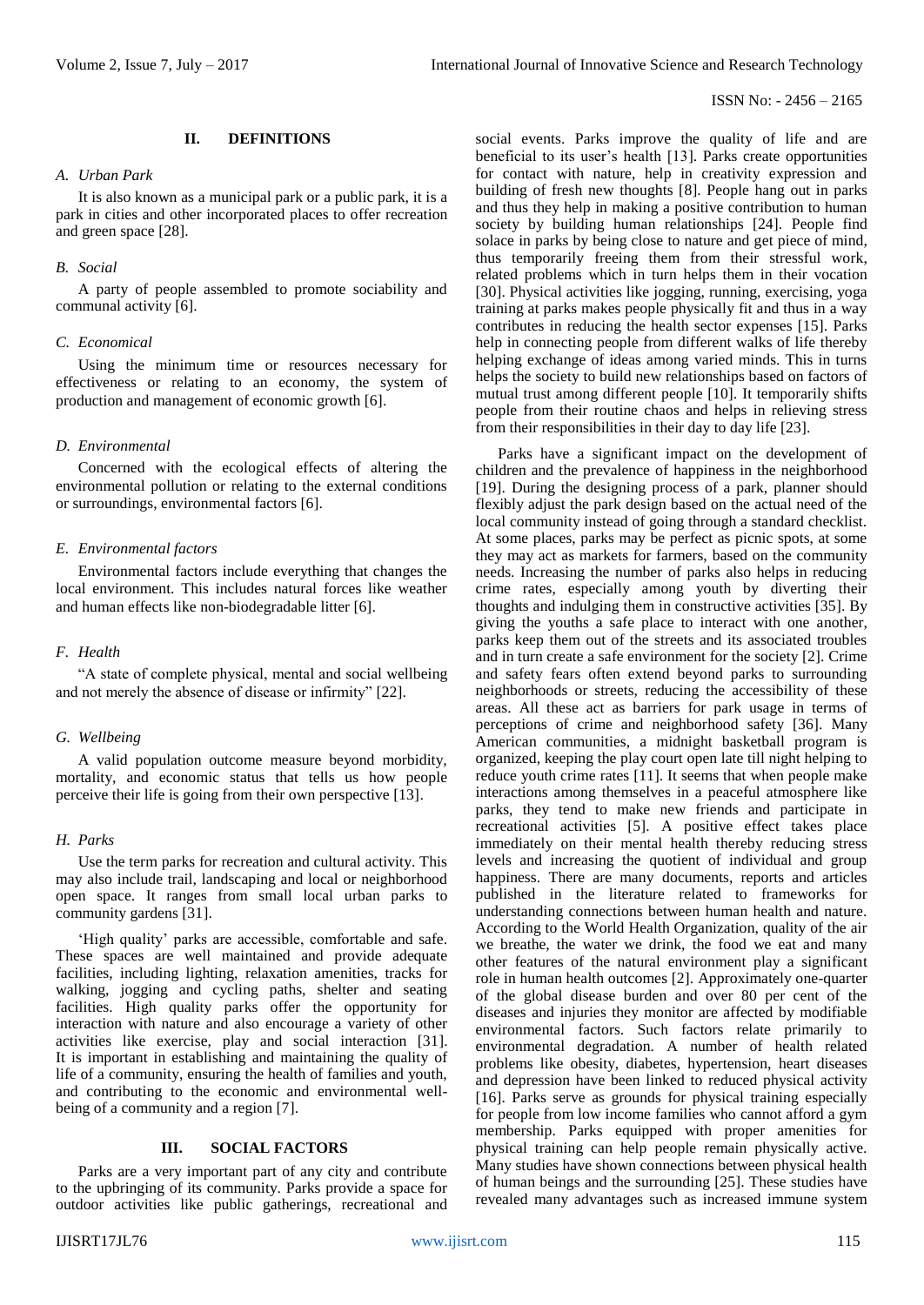functioning, reduced anxiety and stress levels in addition to improved cognitive function [15]. Parks which provide adequate meaningful spaces for exercise and physical activities can reduce obesity trends [16]. A park makes its surrounding neighborhood walk a more pleasant and enjoyable experience. Parks provide kids a safe place to connect with nature and helps in healthy development of children. Children often engage themselves in unstructured plays in a natural outdoor yet enclosed space like parks [3]. It improves the cognitive capacity of such children who are observed to develop imaginative rich ideas, with a calm and focused attitude yet with an increased level of physical activity and positive social interaction [2]. In the absence of unstructured outdoor play, structured outdoor experiences as part of educational programs have been shown to have significant health benefits for children [19].

Learning to play in natural surroundings like a park helps improve hand eye coordination in children. It also increases their ability to learn and grasp new thoughts and ideas and improves brain sing ability [5]. Interacting with other children in group plays in parks helps build better emotional stability and improved mental health in children at a young age [32]. It also provides great opportunities for parent-child bond formation. Thus the benefits of childhood physical activity are not time or age limited [3].

Good accessibility to safe public parks results in frequent usage of parks. Gender is also an important consideration while considering social factors related to park [14]. Women from low socio-economic communities are important beneficiaries of the physical and social health potentials of visiting parks and green spaces. While considering social factors, we have to improve facilities for the community which enhance the quality of life, focusing on community specific needs. Good facilities in parks can contribute to the general quality and standard of life in the community [7]. A community with good parks and other facilities is a pleasant and sociable place to live with a lively outdoor and cultural life. Good facilities provide exposure and opportunities for a wide variety of intellectual, cultural, and physical activities. It includes services like public transportation which can ease the stress of communicating and travelling thereby reducing air pollution, traffic and also conserve energy [20].

It is important to keep personal health high and health care cost low. Several studies have shown that a park helps to improve physical and mental health and it plays important role in the health of a community [13]. A 2003 study featured in the Journal of Epidemiology and Community Health showed that increasing percentage of green space has significant relation to overall general health. Work of Edward Wilson, famous American biologist has explained psychological benefits of parks. His study has shown that humans cannot be separated from nature and that being connected to nature is quintessential for psychological well-being [35].

An article in the Journal of Management of Environmental Quality, 2012, explains how parks can aid in increased social interactions in cities. In crowded cities, social interaction becomes difficult due to distance and traffic issues and leads to lack of personal communication among people [6]. Parks offer spaces for people to interact. Studies have shown that seniors living in the interior of a city who have accessibility to green space communities, have significantly higher social ties with

their neighborhoods than those with less access to places like parks [37]. Every community is in need of good facilities. There are some standards for development of good facilities. Good and relevant facilities can be provided at parks only if the community is involved in the aspects of planning and development of parks [25]. Parks should be well managed, beautiful, welcoming, accessible, healthy, safe, clean, well maintained, flexible, exciting and functional. Good facility does not always be expensive but it should be best designed in a way so that available resources are properly used and not wasted. The facility should also be sustainable over time. It should be able to provide the function it is expected to deliver without damage over time. For instance, playground equipment's at parks should be tough enough to stand up to years of whatever children can dream up to do with it [19].

# **IV. EONOMIC FACTOR**

Parks in cities improve the local tax base thereby increasing the property values [21]. There is a high demand for residential areas adjoining parks and people are willing to pay a higher price for such areas. In addition, entry charges in parks as well as the various recreation programmes which are conducted in parks generate sizeable revenue which can further be utilized for the development of these parks [3]. The recreation programmes include events held at parks related to sports activities, art exhibition, musical plays and festival celebrations on national holidays [32]. It also helps create awareness among people. New York Forests, a national conservation organization that promotes forestry, estimates that trees in cities save \$400 billion in storm water retention facility costs. The events held at parks along with the facilities provided at parks helps improve the economic status of the community by attracting businesses and tourism faculty. It helps in employment generation for the society [21]. The employees at a park are additionally benefitted by the pleasant and soothing atmosphere in the park. This in turn encourages the working force and helps in keeping the best in the employees. A good working force self learns the importance of good management and maintenance of a park and this in turn values the self-respect of the working community [4].

Proper maintenance of a park requires economic stability. It can be achieved by making sure that the revenue generated from park related activities and park provided facilities is adequately utilized for the maintenance of the park [36]. Any park should be financially sustainable with money available for maintenance and other ongoing expenses. Various possible sources of generating revenue should be explored by the management committee of the park. Management committee is responsible for regular and appropriate maintenance of a park. [6]. It should make sure that proper bills are generated and that adequate budget is allocated for a park and that the norms are followed.

Revenue can be generated through public funding, community and individual contributions. Instead of self-expenditure on buying items for a park with cash, one can look for material donations from community members, founding members, through large individual donations or by way of fund raising events [21]. A fund raising event for example can be the development of a product and its subsequent sale. In order to get a good sale, the product must be of excellent quality and at the same time be affordable and provide good value for money. Most important of all, the product must be in demand.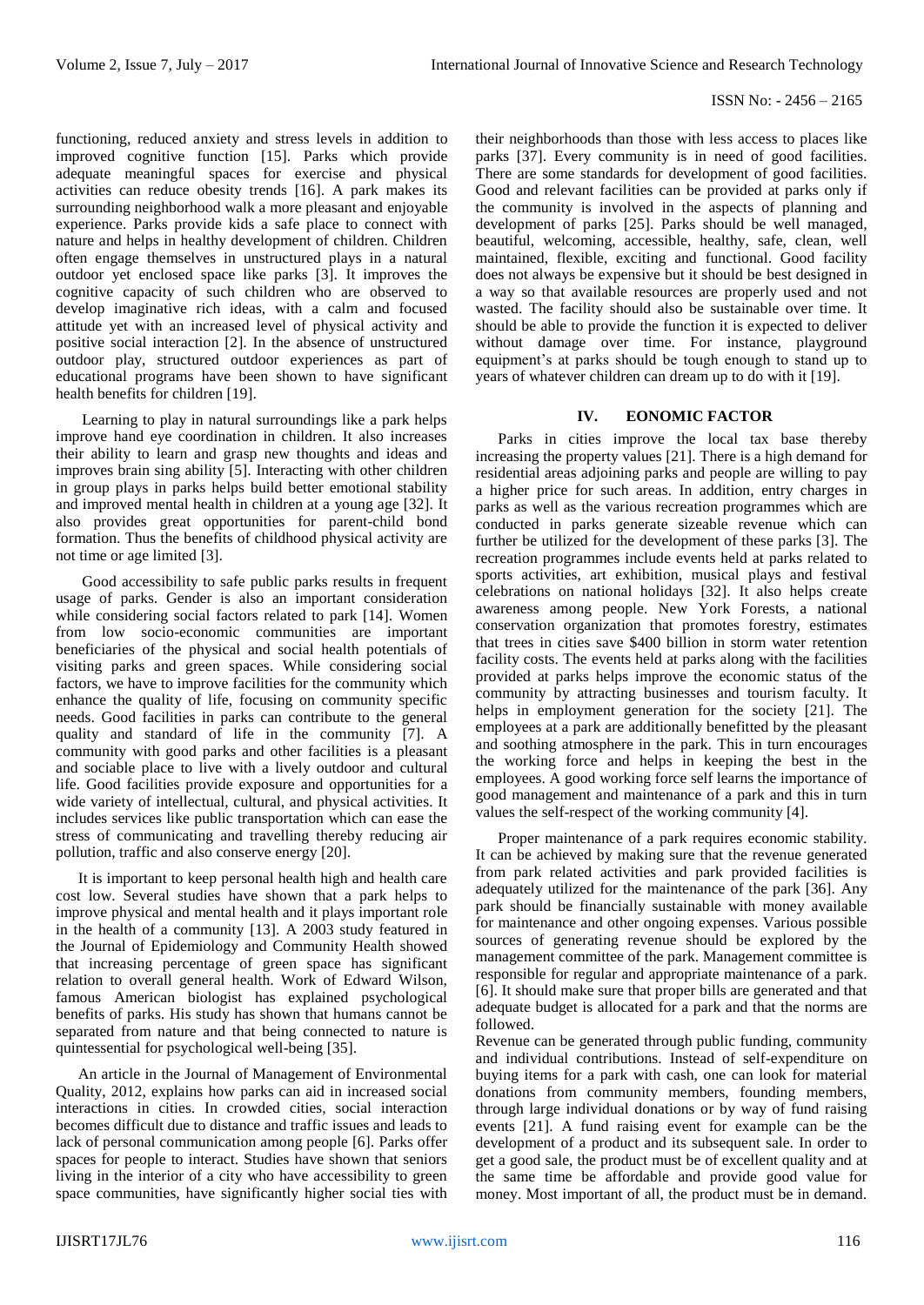Money can be generated from facilities provided by a park, from membership payments, yearly dues or contributions [4]. Revenue is generated by existing parks and recreational facilities provided therein. There can be good returns from investments made for park generated through the local economy by way of creating local jobs, increased sales taxes, and visitor expenditures on lodging, food and transportation [26]. A letter from Adrian Benepe, Commissioner of New York city, addressed various options for funding like partnerships with other government agencies, focusing on new construction vs. maintenance, use of volunteers, donations from foundation [34].

# **V. ENVIRONMENTAL FACTOR**

Our surrounding environment is in a state of constant change. Some changes are visible such as those caused by heavy rain or flooding while others are not that easy to notice like ongoing geological changes. In today's scenario, temperature is increasing day by day and it is causing a so called heat island effect especially in cities. Heat island effect, in turn, depends on the location and structural organization of a city and is higher in urban than rural areas [23]. Multipurpose facilities or programmers benefit to improve the quality of life and atmosphere and also maintain healthy human psychology. Parks help maintain biodiversity and conserve the quality of natural resources over time [20]. Parks and open spaces provide many environmental health benefits to the community. Parks help to collect storm water [37]. Trees and grass absorb unpaved ground water and are more efficient a method for managing storm water than sewers or drainage ditches made from concrete [8]. Parks also contribute to increase green spaces of a city and thus help in saving money spent on constructing sewers or artificial drainage systems. It is a well-known fact that dark surfaces create heat island effect. In contrast, parks help to reduce the land temperatures and cool its surrounding air [11]. It is proposed that natural environment, natural settings containing plants, water and other features such as views of sky, a lake or sea have calming effects of reducing mental stress in humans [37]. Author Bowler, DE et al. reviewed multiple studies and suggested that natural environment may have direct and positive impact on human well-being [9].

Metro and semi metro cities with their increasing industries witness increased levels of air, water and noise pollution day by day. Parks in the vicinity of a crowded, congested road or a market help in reducing noise pollution generated therein [23]. The benefit also depends on the distance of parks from the source of noise pollution like surrounding roadways and traffic [35]. Trees help in reducing air pollution levels and provide a cleaner and healthier air to breathe and in turn may protect from respiratory disorders and lung cancers [25]. Considering the increasing amount of pollution related deaths occurring in today's world, parks may help reduce mortality rate in highly polluted cities in the long run [23]. In Atlanta city, U.S.A., trees remove 19 million pounds of pollutants each year. Studies show that plantation of million trees benefits for removal of harmful environmental pollutants. Some numbers include \$2.21 million annual from the removal of 283 tons of pollutants. \$5.15 million from 280,000 tons of carbon storage. Various economic benefits achieve through the profit from garage model of parks. It utilize for maintenance and operating parks [34].

Each park creates its own ecosystem. Parks provide natural habitat to many insects, birds, reptiles and animals [26]. Parks help to improve water quality, protect groundwater, prevent flooding, improve the quality of the air we breathe, provide vegetative buffers to development, produce habitat for wildlife and provide a place for children and families to connect with nature and recreate outdoor activities [32]. Place to teach the younger generation about the importance of preserving natural ecosystem and environment [6]. Efficient usage of energy and resources does not require an unreasonable amount of expenditure or maintenance. Parks help in preserving open spaces appropriately [30].

# **VI. CONCLUSION**

Parks are important for an overall healthy development of our cities and should be included as a major part of any town planning. The present paper serves the purpose of determining the design criteria for a self-sustainable park in a city. This may relate to the social, economic and environmental factors discussed. These three factors need to be identified and considered in future set up and policy making for planning and designing in urban spaces, thereby help building efficient parks. These factors can serve as guidelines and should be taken into consideration by those involved with decision making process of urban design and development, and help creating an environment friendly park for all genres of citizens that is generally lacking in our parks at present.

Parks have significant benefits for the people in a community. Firstly, Parks help to build a stronger community in numerous ways. They benefit the economy. Parks provide habitats for many animals. Secondly, parks become a center for health development and control health related ailments thereby associating themselves to the health sector and its associated costs. Involvement of community during the development and up gradation of parks will help ensure that parks eventually meet the community's needs. Appropriate and adequate collaboration with other developmental groups and individuals from different fields will make the process of a sustainable park go more smoothly.

# **Acknowledgment**

First of all I thank God for courage and encouragement which he bestows upon me from time to time. I would like to thank my guide, Dr. Kashyap who guided and encouraged me throughout my work. I would also like to thank Prof. Manoj Parelkar for great discussions, ideas and criticisms. I would like to especially thank to my HOD Roshni U.Yehuda for all her supports in my work. I thank my parents, brother, my colleagues and friends whom, without their support, the finalization of this work would not have been possible.

# **References**

- [1] Anna Chiesura. (2003, August 8). The role of urban parks for the sustainable city. Landscape and Urban Planning, 10. Retrieved from www.sciencedirect.com
- [2] Afroza Ahmed. (2010, october). Factors and issues related to children's play and their implications on play and recreation provision in Dhaka City. Dhaka: Loughborough University. Retrieved January 8, 2017, from Loughborough University: https://dspace.lboro.ac.uk/2134/7819
- [3] Banner, R. (1999-2011). Improving parks and improving communities. Dallas, Los Angeles, Chicago, North Las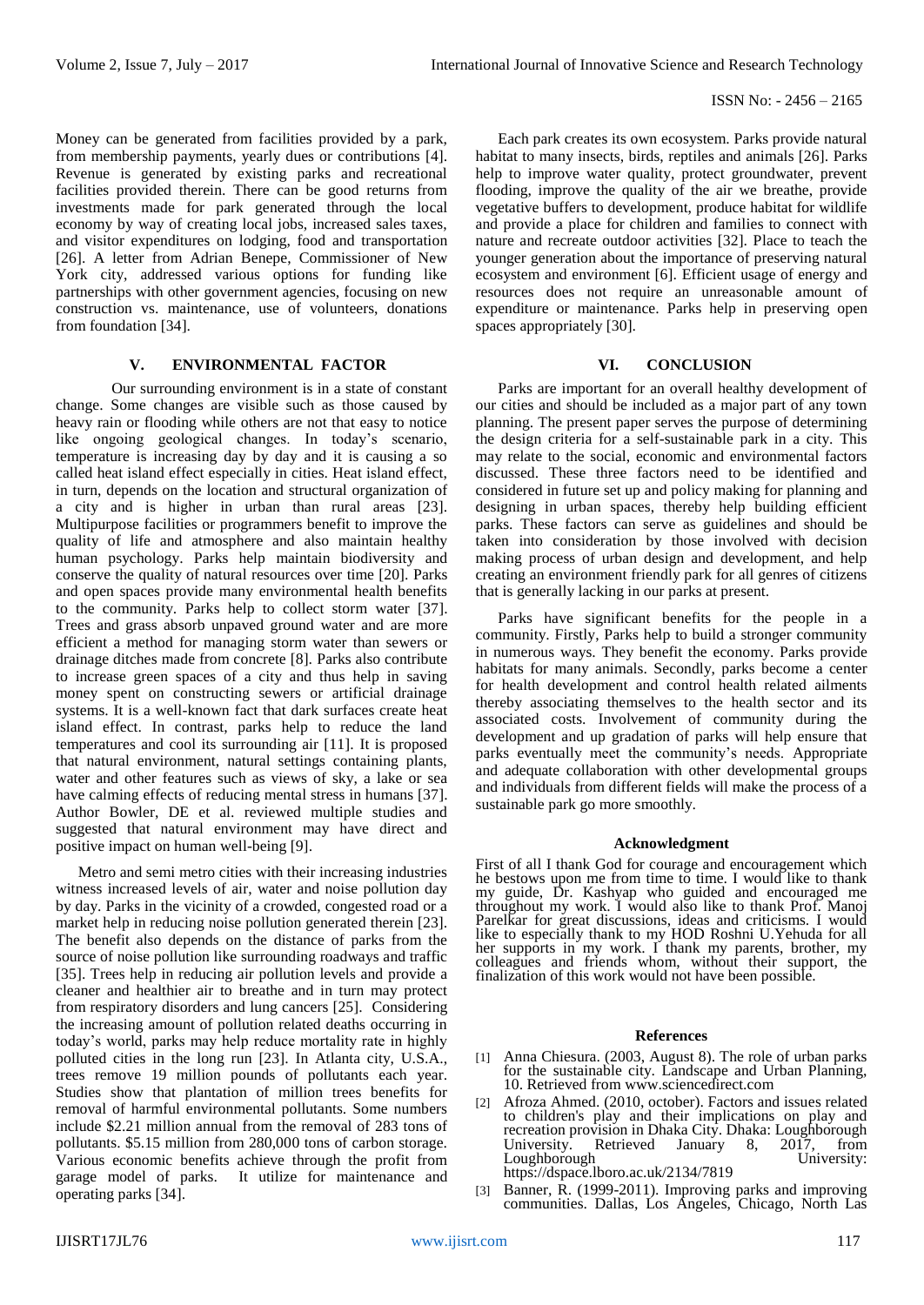Vegas, : National recreation and apark asssociation . February https://www.nrpa.org/contentassets/.../park-improvementstories.pdf

- [4] Bartlett, S. (1999). children's experience of the physical environment in poor urban settlements and the implications for policy, planning and practices. Environment and Urbanization, 63-73.
- [5] Basiago, A. D. (1999). Economic, social, and environmental sustainability in development theory and urban planning practice. Boston: Kluwer Academic Publishers.
- [6] Beaney, K. (2009, october). Green spaces in the urban environment:uses, perceptions and experiencesof Sheffield city centre residents. Retrieved January 8 , 2017, from School of Architecture University of Sheffield: etheses.whiterose.ac.uk/6140/1/522552.pdf
- [7] Boland, G. C. (2004, February 23). Defining the Sustainable Park: A Fifth Model for Urban Parks. Landscape journal(ISSN 0277-2426), 20. Retrieved March 18, 2017
- [8] Bowler, D. B.-A. (2010). A stematic review of evidence for the added benefits to health of exposure to natural environments. BMC Public Health, vol. 10, 456-466.
- [9] Caldwell, L. L. (2000). Beyond fun and games? Challenges to adopting A prevention and youth development approach to youth recreation. Journal of park and recreation administration, 103-121.
- [10] Casandra. (2013). Reasons Why Parks Are Important. from www.gardinergreenribbon.com/whyparks-are-important
- [11] Cecil C. Konijnendijk, M. A. (January, 2013). Benefits of urban parks. Copenhagen & Alnarp: Ifpra. Retrieved April 4,  $\frac{1}{2017}$ ,  $\frac{1}{1}$ ,  $\frac{1}{1}$  from http://worldurbanparks.org/images/Newsletters/IfpraBenef itsOfUrbanParks.pdf
- [12] Cleland V, B. K. (2012). What might work? Exploring the perceived feasibility of strategies to promote physical activity among women living in socioeconomically disadvantaged neighbourhoods. Health Education neighbourhoods. Research, 19.
- [13] Cohen, D. A. (2007). Contribution of public parks to physical activity. American Journal of Public Health, 97.
- [14] Cutts, B. D. (2009). City Structure, obesity and environmental justice: An integrated analysis of physical and social barriers to walkable streets and park access. Social Science and Medicine, 69.
- [15] David Ellis & Ryan Schwartz. (2016, jully). The Roles of an Urban Parks System. Retrieved April 6, 2017, from http://www.worldurbanparks.org/images/Documents/The-Roles-of-an-Urban-Parks-System.pdf
- [16] David, H. a. (2014). Revitalizing Inner City Parks:New Funding Options Can Address the Needs. National recreational and park association,, 4. Retrieved from National recreational and park association: www.nrpa.org
- [17] Dowdell K, G. T. (2011). Nature and its influence on children's outdoor play. Australian Journal of Outdoor Education, 35.
- [18] Farrar Brodhead. (2009, October ). Green Space Development: A Literature Review of Research on the Benefits of Urban Green Space, and What Green Space Can Become. Retrieved from West Broadway Development Corporation: http://www.westbroadway.mb.ca/wpcontent/uploads/2010/04/Green-Space-Literature-Review-Final\_Oct09.pdf
- [19] Gallagher, T. (2012, June). Developing Sustainable Park Systems in Oregon. Retrieved March 11, 2017, from Consulting: https://www.oregon.gov/oprd/PLANS/.../Developing\_Sus tainable\_Park\_Systems.pdf
- [20] Hiu Ming, Lau, Anders Larsson, Caroline Dahl. (2014). Investigating the Small Public Urban Open Spaces at High-density Cities:A Case Study of Hong Kong. Uppsala University, Department of Earth Sciences. Hong kong: Uppsala University. Retrieved January 12, 2017
- [21] Hutt, L. (2010). Healthy open spaces :A summary of the impact of open spaces on health and wellbeing. Regional Public Health, 24.
- [22] Jennifer R. Wolcha, J. B. (2014, March 2). Urban green space, public health, and environmental justice:The challenge of making cities 'just green enough'. Landscap and planning , 125, 234-244. Retrieved from and planning , 125, 234-244. Retrieved from<br>http://www.sciencedirect.com/science/article/pii/S016920 4614000310
- [23] Jones Sharon, Enrique Manzanilla, Kansas McGahan, P.E., Kathie DeRobbio. (2015, January). From Brownfields to Green:In Praise of Open Spaces. Retrieved from United state environmental protection agency: www.epa.gov/brownfields
- [24] Karen Croucher. (2008, June ). Greenspace Scotland reasearch report. University of York , Centre for Housing Policy. Scotland: greenspace scotland. Retrieved January 9, 2017, from https://www.york.ac.uk/media/chp/documents/2008/green space2008.pdf
- [25] Karin peter, birgit elands, arjen buijs. (2009, december 3). social interaction in urban parks: stimulating social cohesion? urban foresty and urban greening, 9(2,2010), 93-100.
- [26] Katarina Ana Lestan, Ivan Erzen, Mojca Golobic. (2014, June 23). The Role of Open Space in Urban<br>Neighbourhoods for Health-Related Lifestyle. Neighbourhoods for Health-Related Lifestyle. International Journal of Environmental Research and Public Health, 11 (6), 6. Retrieved from https://www.ncbi.nlm.nih.gov/pmc/articles/PMC4078595/ #
- [27] Kathy Fried, M. a. (2004, SEPTEMBER 1). Which Direction for Our Parks? Project for public spaces , p. 3. Retrieved from https://www.pps.org/reference/whichdirection-for-our-parks/
- [28] Mardie Townsend, C. H.-W. (2015). Healthy Parks Healthy People: the state of the evidence. Retrieved April 19, 2017, from School of Health and Social Development,Deakin University: parkweb.vic.gov.au/\_\_data/assets/pdf\_file/.../HPHP\_stateparkweb.vic.gov.au/\_data<br>of-the-evidence\_2015.pdf
- [29] National Recreation and ParkAssociation. (2010, january). Why Parks and Recreation are Essential Public Services. p. 3.
- [30] Nigel Dunnett, C. S. (2002, May). Improving Urban Parks, Play Areas and Green Spaces. Retrieved April 6, 2017, from W3C's Web Accessibility: publiekeruimte.info/Data/Documents/e842aqrm/53/Impro ving-Urban-Parks.pdf
- [31] Parks Forum. (2011, September 3). The value of parks. Retrieved from The People and Parks Foundation.: www.peopleandparks.org
- [32] Pretty, J., Peacock, J. (2016). Children's right to play and environment. International play association promoting<br>children's right to play, 7. Retrieved from children's right to play, 7. Retrieved from ipaworld.org/wp-content/uploads/.../IPA-Play-Environment-Discussion-Paper.pdf
- [33] Public health and Environment. (2015, march 25). Who Public Health & Environment Global Strategy Overview 2011. Retrieved from World Health Organization: http://www.who.int/phe/publications/PHE\_2011\_global\_s trategy\_overview\_2011.pdf.
- [34] Recreation, N. Y. (2012). A Plan for Sustainable Practiceswithin NYC Parks. Retrieved March 17, 2017, from Official Website of the New York City Department of Parks & Recreation: <https://www.nycgovparks.org/parks>